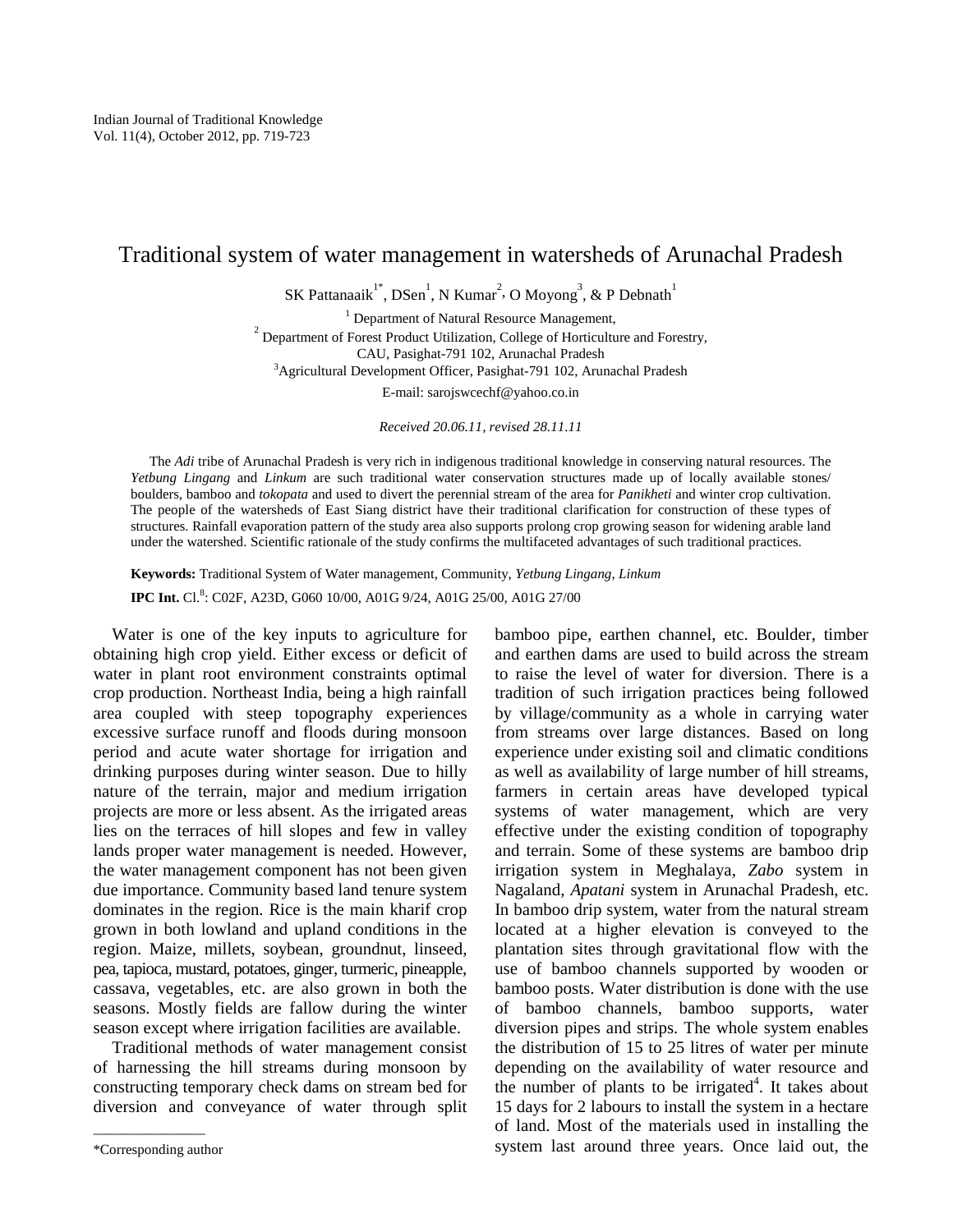system works round the clock if so desired. The maintenance cost is very minimal; a little care is sufficient to keep the system in good condition<sup>1,2</sup>. The Zabo (means impounding of water) system consists of a protected forestland in the top of the hill, waterharvesting tanks in the middle and paddy fields at the lower side. Paddy husk is used on shoulder bunds and puddling is done thoroughly<sup>3</sup>. In *Apatani* system terraces prepared in the main valley are quite broad, perfectly levelled and provided with strong bunds. The slope of land in the main valley ranges between 1-8%. Every stream arising from the surrounding hills is tapped, channelised at the rim of the valley and diverted to the terrace fields by a network of primary, secondary and tertiary channels<sup>4,5</sup>. Indigenous water conservation technology was investigated, studied and documented in Sumari village of Pauri district, Uttarakhand<sup>6</sup> and water distribution methods based on folk tradition and local beliefs in Ladakh, Jammu and Kashmir<sup>7</sup>. However, these practices are now degenerating slowly due to reduction in water resources and apathy of the people for participatory programmes $8$ .

In the *Adi* tribe dominated East Siang district of Arunachal Pradesh, people in community basis usually constructs traditional water conservation structures such as *Yetbung Lingang*, *Linkum* for diverting water of the streams for *Panikheti* (irrigation in bench terraces and valley) also known as *Asiarik* in *Adi*  dilect. In this system, the hill streams are tapped at or near the source of emergence and the water is channelised to irrigate a series of terraces and paddy fields in valley lands in such a manner that water continuously flows from the upper terraces to the lower ones, without soil erosion. The perennial streams are blocked by the *Yetbung Lingang*, *Linkum* structures and water is diverted to the adjoining command areas for low land paddy cultivation in *kharif* season and highly remunerative vegetable crops in following *rabi* season. There is a need to analyse these practices scientifically and socio-economic stand point to popularize them for cost effective, ecofriendly and sustainable management of water resources. Present investigation was carried out to document the indigenous traditional water management technique of the *Adi* community in Debing Sigo Korong and Riga watersheds of East Siang district for irrigation purposes.

# **Methodology**

The study was carried out in East Siang district of Arunachal Pradesh. Two potential underdeveloped watersheds were selected namely Debing Sigo Korong  $(27°51'N$  and  $95°07'E)$  and Riga  $(28°16'N)$ and 95°03'E). Two villages in each of the watershed were visited and 20 % of the existing households were considered for the study. As such, 25 representative informants from Debing Sigo Korong and 30 from Riga were consulted with Prior Informed Consent (PIC) from the presidents of respective watershed associations. The *Yebung Lingang* structure was found in the Debing Sigo Korong watershed and the *Linkum* was found on the way to Riga. The Debing Sigo Korong watershed is a micro-watershed of 543 hectares. The watershed has 127 households and a population of 790. No commercial craft and rural industry is seen in the watershed. However, women practice village craft such as weaving cloths (*Galuk*) for their own uses. About 15 % of the total population have migrated from the watershed mostly for government services and about 60 % practice farming. The farmers practice *Panikheti* for which they frequently make *Yetbung Lingang* structure.

The data collection was made through rapport building with the village head man (*Gaon-burha*), primary school teachers, extension workers, village priests and members of local committees. A transect walk with the help of village elders was made. Family heads/elders from the selected households were interviewed with the help of questionnaire approved by the Central Agricultural University, Imphal. Questionnaire related to ecosystems and the traditional methods of land and water management was translated to *Adi* dilect for better understanding of the respondents. The Focus Group Discussions (FGDs) were followed to discuss the location specific suitable natural resource management practices so that a consensus score can be derived for the further analysis and interpretation of data.

### **Results and discussion**

From this study, it was observed that out of many ways of water conservation techniques used by the individual/community, construction of *Yetbung Lingang* and *Linkum* are the most common in Debing watershed. Most of the respondents have expressed their experience in managing the water in different ways of making bunds but the base technique of constructing and maintaining those structures are broadly similar. These constructions are made by using locally available *eling* (stones), *dibang* (bamboo), *tak* (tokopata) and *jeing* (canes) with human skill since time immemorial. In all these practices there is strong community participation for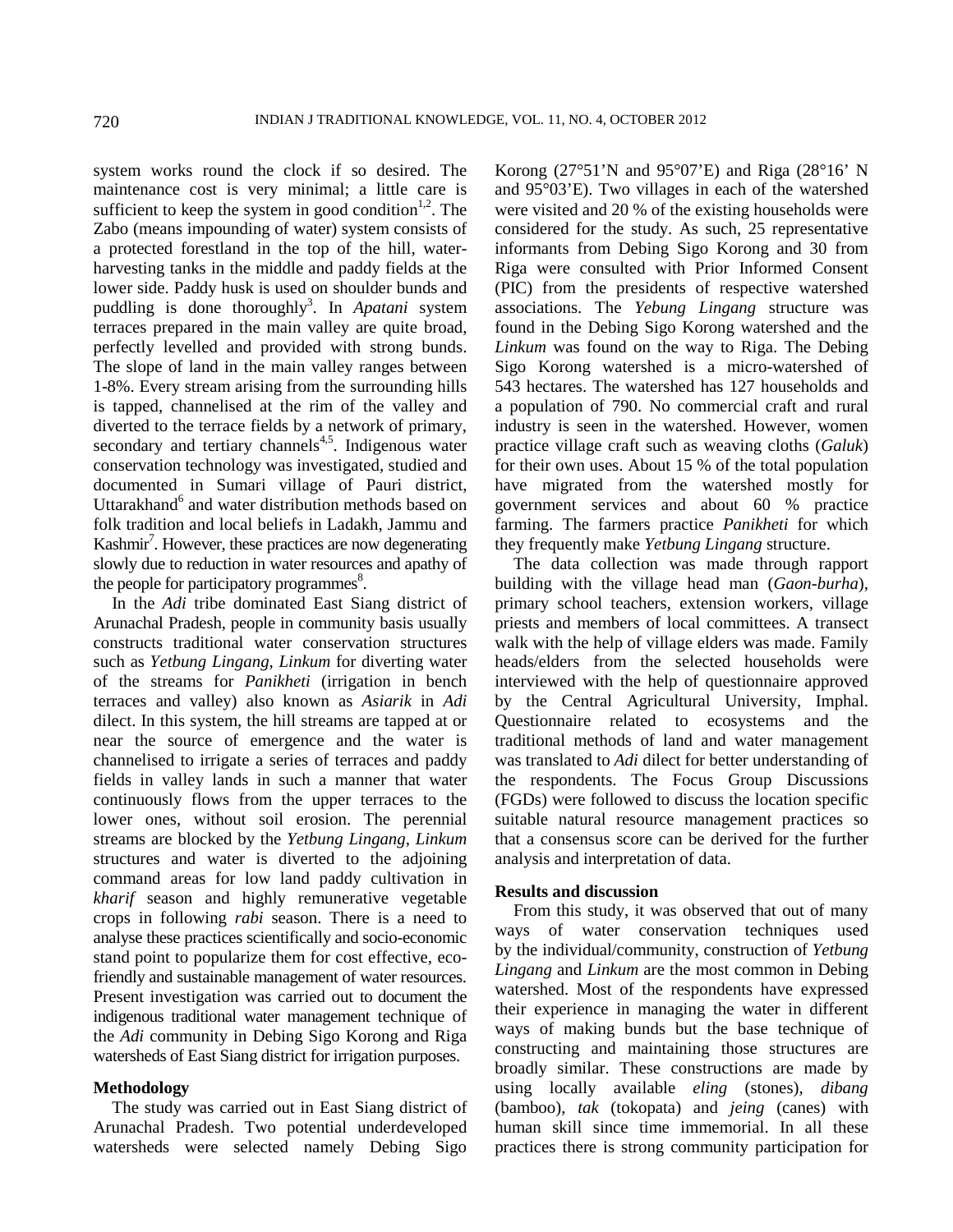the construction, repair and maintenance of these structures and ethnical rules for sharing the water. The area is mostly under sole crop of paddy in *kharif* season, if the stream is seasonal whereas, farmers grow winter vegetables, in case the stream is perennial.

#### **Scientific rationality**

Uneven weekly distribution of rainfall is typical characteristic of the study area. It has been observed that the district is receiving sufficient rainfall during the rainy season with weekly variation from 67 mm to 253 mm; while during post rainy season, weekly receipt of rainfall varies from as low as 0.3 mm to as high as 119 mm. On the contrary, weekly evaporation of the study area found to be more static in its behaviour with 13 mm to 28 mm during the rainy season and 20 mm to 33 mm during the post rainy season (Fig. 1). It can be noted that there is sufficient surplus of water receipt over its loss through evaporation during the period of May thru December (week number 18 to 44). Moreover, the soil of this region is highly porous with very less water holding capacity. There lies the opportunity to raise a rainfed crop of low land paddy and any second crop including vegetable in the post rainy season with the help of construction of traditional *Yetbung Lingang* structure.

# **Construction and design of** *Yetbung Lingang* **and**  *Linkum* **structure**

The *Yetbung Lingang* and *Linkum* structure are constructed and maintained by the local community under the leadership of *Gaon Burha* without any assistance from the Government sector.

The *Yetbung Lingang* structure is constructed at suitable location across the stream during winter when



Fig. 1—Mean weekly rainfall / evaporation at Pasighat, East Siang District, Arunachal Pradesh during rainy season (May - September) and post-rainy season (October - December)

the flow is minimal. Usually upstream side of the stream is preferred for construction of such structure so that stored water can be diverted to the command area of adjoining paddy fields. Locally available stones from the same stream bed are collected. Raw bamboo is cut from the nearby jungles and gathered near to the location of construction. Bamboo variety *Dendrocalamus hamiltonii* Nees & Arn. ex Munro is used for straight pieces and *Bambusa pallida* Munro for making rings and for tying purposes (Fig. 2). The design of the structure has two parts hydrologic and hydraulic. In hydrologic design how much discharge has to be handled by the structure is determined. The villagers however, do this by increasing the number of structure in series in case the flow of the stream is high based on previous record (Fig. 3). Hydraulic design explains the safe dimension of the structure. Villagers do not increase the size of the structure, but increase the number. The diameter of the structure is



Fig. 2—Construction of the frame of *Yetbung Lingang* 



Fig. 3—Construction of series of *Yetbung Lingang* to counteract the heavy flow during rainy season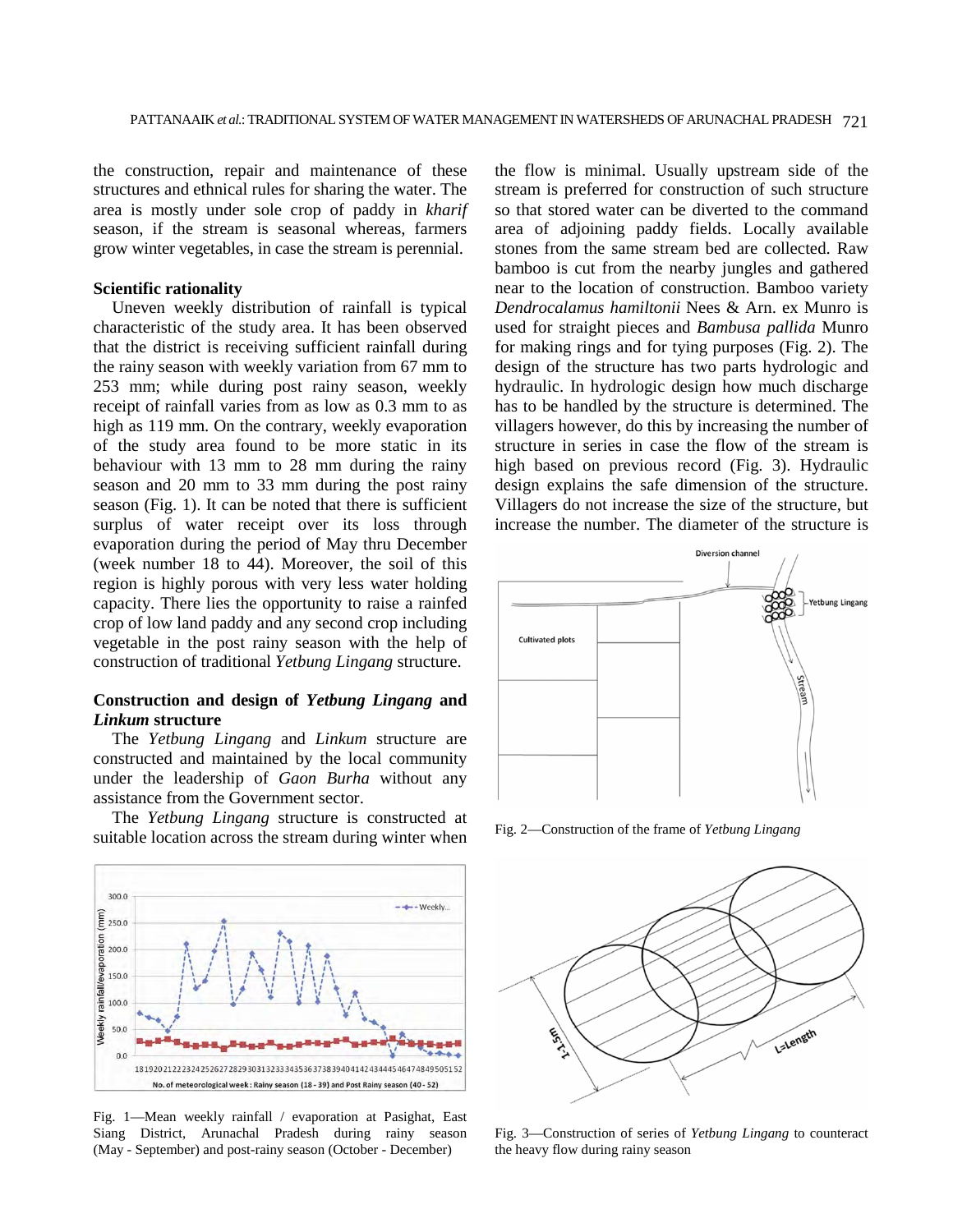about 1-1.5 m (Figs 4  $\&$  5) while the length of the structure is kept 1 m more than the width of the stream so that about 50 cm enters into the stream bank on both the sides for better grip of the structure. Foundation of the structure is kept below the base of the stream by removing stones from the bottom at the section. Gap between the longitudinal bamboo pieces is kept in such a manner that the stones which are packed inside should not come out under the flow of water. Once the frame is prepared, stones of suitable sizes are filled in it (Fig. 6). Series of 3-4 such structures are laid across the stream. The structure acts like a filtered check dam and raises the water level in the upstream side. A wall made up of tokopata (*Livistona jenkinsiana* Griff) and bamboo is provided at the upstream side for reducing the seepage of water flow to downstream side and raises the water level in the upstream side. Around 50 % of the water requirement of crops is met through the water supplied from the *Yetbung Lingang* during the prolong dry spell of the monsoon as well as in post rainy season. Scheduling of irrigation is decided by the farmers based on the feel and appearance method. This increases the cropping intensity and supplies the need based grains and vegetables to the people of the village.

*'Linkum'* in *Adi* dialect is any temporary structure that uses locally available stones with or without the structures made up of bamboo for varied purposes as

shown in the Fig. 7. In case only stones are arranged to check stream bank erosion, then the *Linkum* of about 1-2 m width is constructed with the height upto top of the embankment (Fig. 8). Whereas, if the *Linkum* is made of stones and GI wire, it is referred to as *Linkum*-*Gabion* structure. *Linkum-Gabion* structure is constructed for multiple purposes, viz. filtered check dam to check gully erosion and prevent stream bank erosion (Fig. 9). The *Gabion* structure is constructed by the villagers widely under government projects in watersheds (Fig. 10). Galvanised iron wire of No. 8 or No. 10 gauge is used for fabricating mesh with triple twist. The wire net has mesh size varies from 7.5-15 cm. For every 10 m wire mesh, 13 m of wire is used. Then, boxes of wire net are prepared and stones are filled in theses boxes. Lastly the opening ends of wire meshes are tied with the help of iron rods. This design is made by the engineers and detail dimension of the structure is given to the villagers for its construction.

# **Economics and durability of** *Yetbung Lingang* **and**  *Linkum* **structures**

For the construction of *Yetbung Lingang* structure no effective cost is involved as all the materials are collected from the villages and labours are contributed by the community in holistic approach. The average life of these structures is 3 yrs.



Fig. (4–10) – Fig. 4—*Panikheti* based on *Yetbung Lingang* structure; Fig. 5—Schematic diagram of *Yetbung Lingang;* Fig. 6—Filling of stones in the frame *Yetbung Lingang;* Fig. 7—*Linkum* as a support for laying pipeline across the small river/stream; Fig. 8—Stream bank erosion is prevented by *Linkum;* Fig. 9—*Linkum* as filtered check dam prevents gully erosion; Fig. 10—Community making *Gabion-Linkum* structure for protecting the stream banks